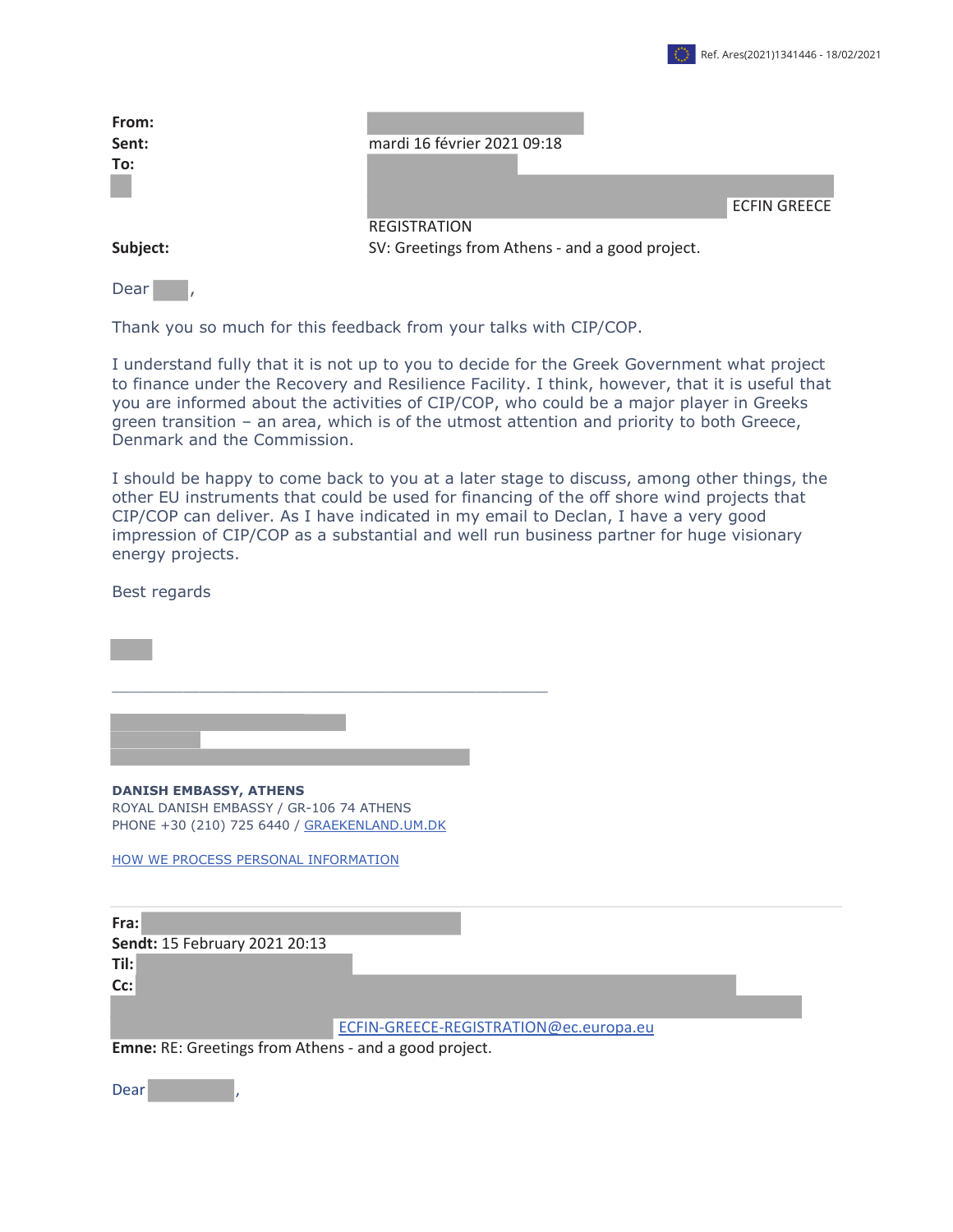This is to debrief you that we had a call with representatives of CIP/COP last week. The plans they have presented us sounded interesting and could represent major investment projects for the coming years. They also look promising in that they correspond to investments in renewable energy which is in line with green transition, one of the Commission's main priorities for the coming years. Such investments are of course also needed for Greece to reach its energy target set for 2030 and possibly further out.

CIP/COP representatives have asked us whether the Commission could support these projects under the Recovery and Resilience Facility. On this, it is obviously not for the Commission to decide which specific investors and projects the Greek government should conclude contracts with. What we can say is that such projects, and especially infrastructure investments as opposed to price subsidies, appear to be eligible for RRF financing. We have also noted that, given the relatively long time horizon of these projects, some other EU instruments may eventually be better suited for the Greek authorities to fund such projects.

I hope you will find this debrief helpful and please do not hesitate to reach out in case of further questions.

Best regards,

European Commission, Directorate General for Economic and Financial Affairs, Unit F2: Greece

## Disclaimer

The information in this message and/or any attachments is intended solely for the attention and use of the named addressee. The content of this e-mail and its attachments is confidential and may be legally privileged. Any use or disclosure is unauthorised and may be unlawful. If you are not the intended recipient, please delete the message and any attachments and notify the sender of misdelivery. As e-mails are susceptible to alteration, they do not constitute a formal commitment of the European Commission unless confirmed in writing.

All personal information processed by the Directorate-General for Economic and Financial Affairs is treated in confidence and only used for the purposes intended. Please see the privacy statement at http://ec.europa.eu/dgs/economy\_finance/ps\_en.htm for more details.

|     | From: COSTELLO Declan (ECFIN) <declan.costello@ec.europa.eu></declan.costello@ec.europa.eu> |  |  |
|-----|---------------------------------------------------------------------------------------------|--|--|
|     | Sent: Tuesday, January 26, 2021 9:47 PM                                                     |  |  |
| To: |                                                                                             |  |  |
| Cc: |                                                                                             |  |  |
|     |                                                                                             |  |  |
|     |                                                                                             |  |  |
|     |                                                                                             |  |  |
|     |                                                                                             |  |  |

**Subject:** RE: Greetings from Athens - and a good project.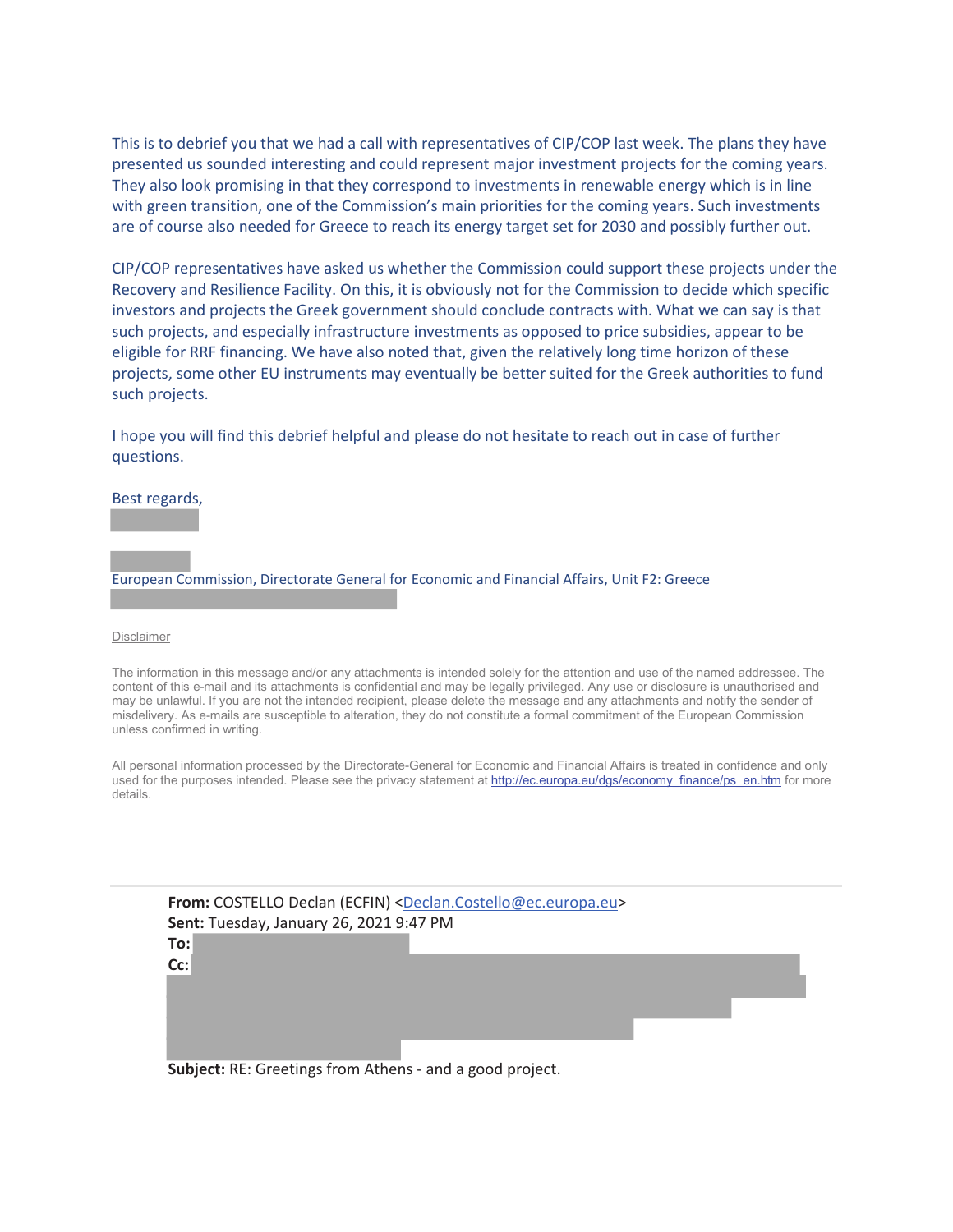Dear

Nice to hear from you again.

.

I am no longer dealing with Greece on a day-to-day basis and thus am not best placed to talk to

Currently the Greek team in DG ECFIN is being lead by (on copy) supported by on colleagues based in Athens (also on copy).

We are currently in discussions with the Greek authorities on the possible use of the funds available under the Recovery and Resilience Facility, which is strongly targeted at the green transition. The team will be in touch with the near future. Please note, however, the selection of projects is primarily a decision for the Greek authorities and the Commission services remain neutral in this regard provided the projects respect the requirements of EU rules. We are nonetheless interested in hearing from prospective investors in Greece and providing guidance where possible.

It is a particularly busy juncture right now, it may take a few days to arrange.

Regards

Declan

**Declan COSTELLO Deputy Director General**



**European Commission** Directorate-General for Economic and Financial Affairs



**From: Sent:** Tuesday, January 26, 2021 9:19 AM **To:** COSTELLO Declan (ECFIN) <Declan.Costello@ec.europa.eu> **Cc:**

**Subject:** Greetings from Athens - and a good project.

Dear Declan,